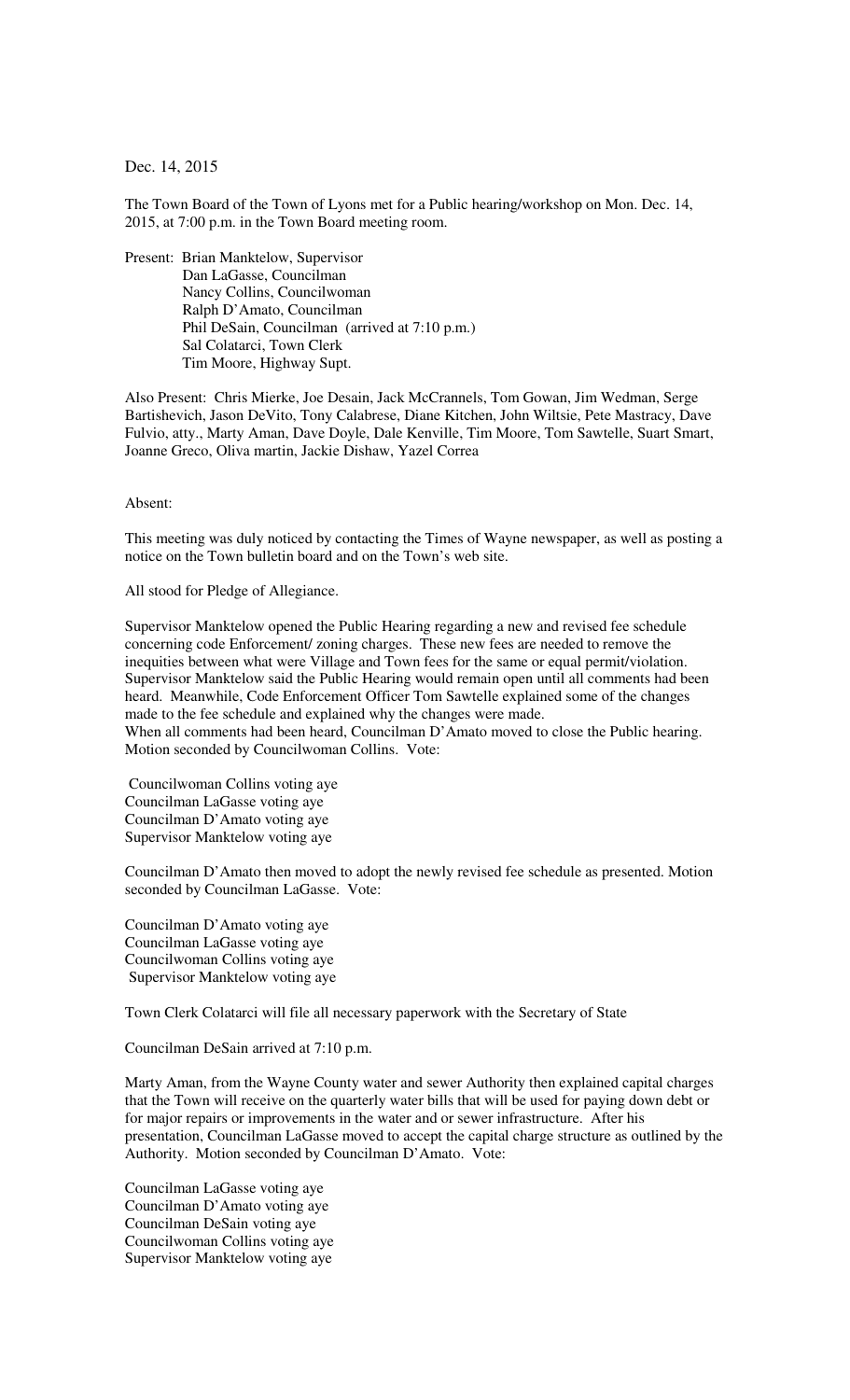Assistant Ambulance Administrator John Wiltsie then addressed the Board concerning going out to bid for a new ambulance. He explained that he has presented two sets of specs for the Board to review and would like to advertise for a new ambulance. He explained that there is not a state contract for ambulances so the biding process is necessary unless the Town chooses to lease the ambulance. The Board will review the specs and discuss the matter at the Dec. 30 meeting.

Olivia Martin, a member of the Lyons Ambulance staff then addressed the Board concerning the recent developments surrounding the department and the State's investigation. She thanked the Town Board for supporting the Ambulance Department and explained the dedication from the department's employees. She also stated that the department has high regard for it's Administrator, Paul Fera Jr.

Supervisor Manktelow then read a letter of resignation from Jason DeVito, as he has taken on a full time job with the Town in the Buildings and Grounds Dept., and as a result, can not also work part time for the Ambulance Dept.

Supervisor Manktelow then explained that the County of Wayne would be interested in leasing the Town's ambulance fly car for ALS service within the eastern end of the County, including Lyons until April 1, 2016. At that time, Galen will be getting a fly car that will serve the same area. The County would pay the Town the Federal allowed mileage rate for 2016 to use the Lyons fly car. After a discussion, Councilman LaGasse moved to allow the lease of the Town Fly car to the County, pending approval by the County and approval by the Town Attorney. Motion seconded by Councilman DeSain. Vote:

Councilman LaGasse voting aye Councilman DeSain voting aye Councilman D'Amato voting aye Councilwoman Collins voting aye Supervisor Manktelow voting aye

Supervisor Manktelow then explained to the Board that it needs to decide how it wants to handle the creation of a Town Planning Board as there is currently a joint Planning Board with the Village, and since the Village will be dissolved in a few weeks, the Town needs to either create a new Planning Board or the Town Board can act as the Planning Board. Mr. Fulvio, Town Atty. explained that the issue needs to be addressed at the Town's

organizational meeting on Jan. 4, 2016 as the Village will no longer be in existence at that time.

Councilman DeSain moved to transfer \$200,000.00 from General A fund to Highway DA Fund to be deposited into the Highway Equipment Fund. Motion seconded by Councilwoman Collins. Vote:

Councilman DeSain voting aye Councilwoman Collins voting aye Councilman LaGasse voting aye Councilman D'Amato voting aye Supervisor Manktelow voting aye

Councilman D'Amato then moved that effective Jan. 1, 2016, Town Fund B is abolished and the proceeds there from shall be transferred to Town Fund A and Effective January 1, 2016, Town Fund DB is abolished and the proceeds there from shall be transferred to Town Fund DA. Motion seconded by Councilwoman Collins. Vote:

Councilman D'Amato voting aye Councilwoman Collins voting aye Councilman LaGasse voting aye Councilman DeSain voting aye Supervisor Manktelow voting aye

Councilman LaGasse then moved to allow the Town Supervisor to create a new bank account at LNB to deposit Village funds being transferred to the Town due to Village dissolution. Motion seconded by Councilwoman Collins. Vote:

Councilman LaGasse voting aye Councilwoman Collins voting aye Councilman D'Amato voting aye Councilman DeSain voting aye Supervisor Manktelow voting aye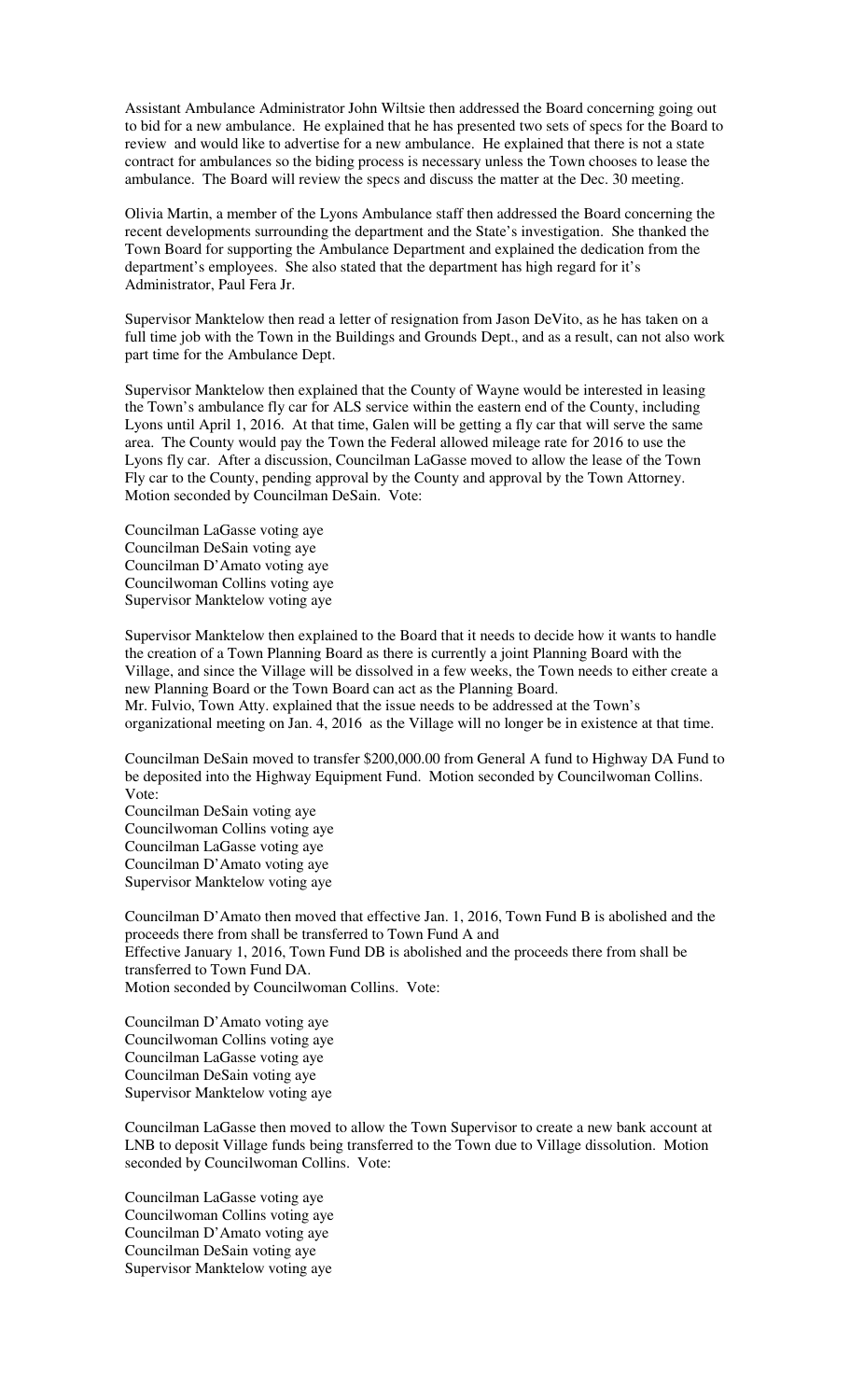Councilman LaGasse then moved to transfer vehicle plates and registrations from Village vehicles to Town Vehicles, and to transfer insurance coverage from Village vehicles and buildings to Town of Lyons policies, and to transfer NYSEG accounts from the Village to the Town…all as a result of Village dissolution. Motion seconded by Councilman DeSain. Vote:

Councilman LaGasse voting aye Councilman DeSain voting aye Councilman D'Amato voting aye Councilwoman Collins voting aye Supervisor Manktelow voting aye

Supervisor Manktelow reminded everyone that the Town's regular Dec. meeting will be held on the  $30<sup>th</sup>$  and the 2016 Organizational meeting will be held Monday Jan. 4. Both at 7 p.m.

Councilman DeSain then discussed recent interview he and Highway Supt. Tim Moore recently conducted regarding the hiring of another Buildings and Grounds employee to start the first of the year. He is recommending the hiring of Dale Kenville to the position. After a discussion, Councilman DeSain moved to hire Mr.Kenville pending a drug test and a background check. Motion seconded by Councilman D'Amato. Vote:

Councilman DeSain voting aye Councilwoman Collins voting aye Councilman LaGasse voting aye Councilman D'Amato voting aye Supervisor Manktelow voting aye

Councilman LaGasse moved to hire A  $\&$  A Electric on a per diem basis, to continue to maintain and repair the street lights on William Street as has been done in the past. Motion seconded by Councilwoman Collins. Vote:

Councilman LaGasse voting aye Councilwoman Collins voting aye Councilman D'Amato voting aye Councilman DeSain voting aye Supervisor Manktelow voting aye

Serge Bartishevich then addressed the Board considering the Fire District. As a resolution passed in September creating the District was not filed within 10 days with the State Comptroller's Office, the State does not recognize the Fire District's existence. He stated that the District's lawyer, Mr. Mark Butler suggested that the Board simply pass the resolution again tonight and then file it with the State. However, Town Atty. Dave Fulvio Disputes that claims stating it's not know what other previous actions would be considered null and void with the second passage of the resolution. Supervisor Manktelow stated that he would call a special meeting to get the resolution passed if all attorneys agree that that can be done.

At 8:40 p.m., Councilman LaGasse moved to go into executive session to discuss union negotiations and pending ambulance department litigation. Motion seconded by Councilman D'Amato. Vote:

Councilman LaGasse voting aye Councilman D'Amato voting aye Councilwoman Collins voting aye Councilman DeSain voting aye Supervisor Manktelow voting aye

At 9:20 p.m., Councilman DeSain moved to come out of executive session. Motion seconded by Councilwoman Collins. Vote:

Councilman DeSain voting aye Councilwoman Collins voting aye Councilman D'Amato voting aye Councilman LaGasse voting aye Supervisor Manktelow voting aye

Councilman DeSain then moved that after due consideration, the Lyons Town Board recommends to the Wayne County Water Authority that payments for water and sewer bills be mailed directly to the Authority in Walworth and any person wishing to pay in person be required